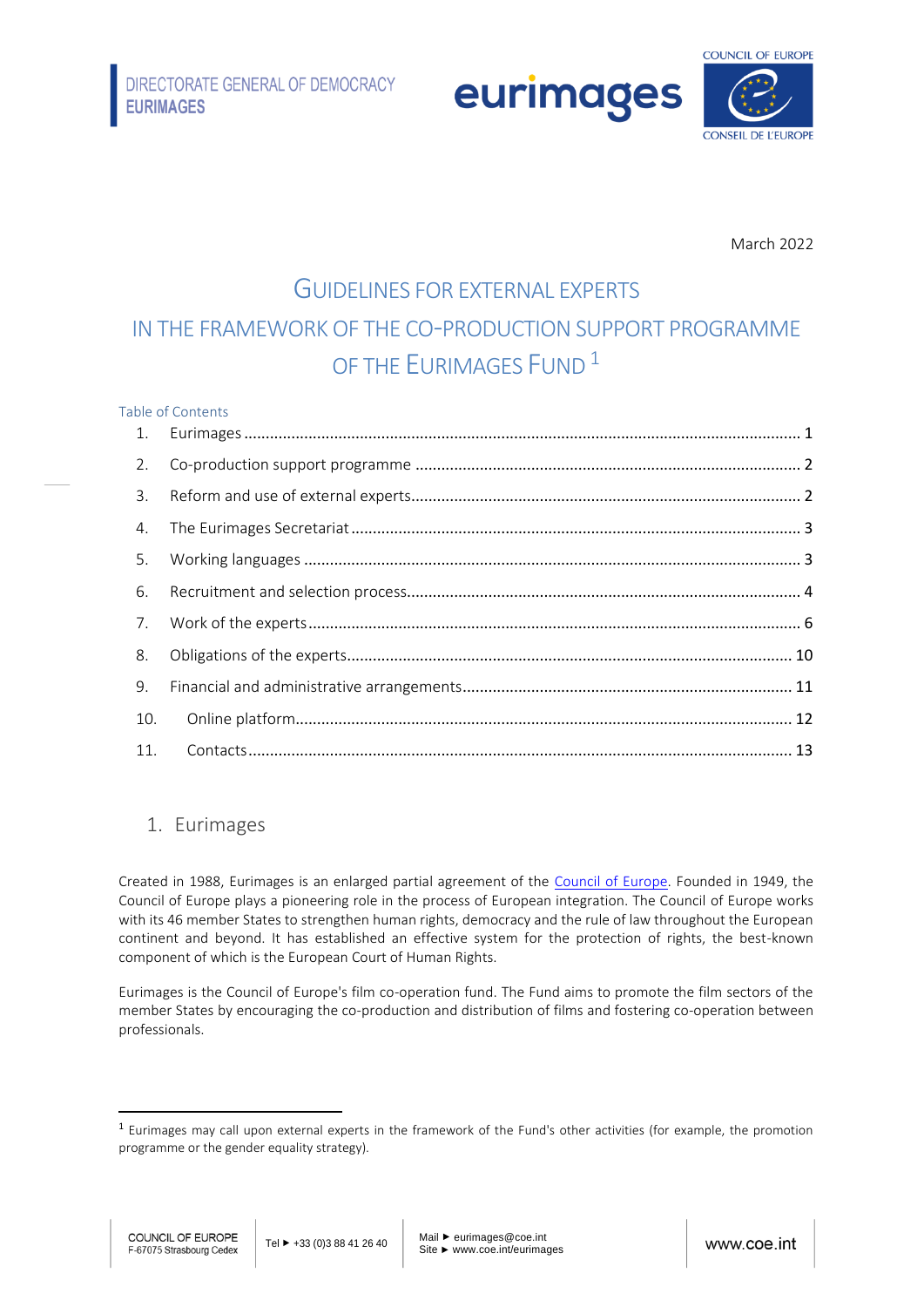Eurimages has 39 members as of March 2022 and has been open to countries that are not members of the Council of Europe since  $2017<sup>2</sup>$ .

More information on the Eurimages Fund and its activities is available on its website: [https://www.coe.int/en/web/eurimages.](https://www.coe.int/en/web/eurimages)

The total budget of Eurimages for the year 2021 amounts to just over €26 million, which comes essentially from contributions from the member States. The Fund's own income consists mainly of reimbursements of support granted (in the form of advances on receipts).

# <span id="page-1-0"></span>2. Co-production support programme

80% of the Fund's resources are devoted to the co-production support programme, which is therefore Eurimages' main activity. This programme is open to independent producers from its member States wishing to obtain co-production support. This support takes the form, depending on the amount granted, of a grant or an advance on receipts, repayable according to the income generated by the film.

Eurimages finances feature-length documentaries, fiction and animation films of at least 70 minutes intended for theatrical release. The amounts awarded are up to a maximum of €500,000 within the limit of 17% of the total budget for fiction and animation films and 25% of the total budget for documentaries. Projects submitted for selection must involve producers from at least two Eurimages member States and must meet financial and legal eligibility criteria. Projects submitted to Eurimages are expected to be fully developed. They are at the end of the financing process as at least 50% of the financing must be confirmed by the submission deadline.

Eurimages supports between 80 and 100 films per year through three calls for projects.

# <span id="page-1-1"></span>3. Reform and use of external experts

Following an external evaluation conducted in 2018, the Fund has embarked on an in-depth reform of its governance and decision-making process, as well as a review of its working procedures. This reform affects in particular the co-production support programme, the modalities of which will change from 1 January 2022.

The governance and decision-making arrangements of the Fund will be structured as follows:

The Board of Management (1-2 meetings per year), composed of representatives from each of the member [States,](https://www.coe.int/en/web/eurimages/members) defines the Fund's policy and strategic orientations, decides on the conditions for granting financial support, and adopts and monitors the Fund's budget.

The Executive Committee (3 meetings per year), composed of one third of the national representatives on a rotating basis, is mandated to take decisions on any matter not falling within the remit of the Board of Management, including the adoption of recommendations for financial support made by the working groups of the different support programmes.

Independent external experts - from the film, audiovisual and cultural industries - are responsible for assessing applications for support in accordance with the selection criteria and strategy defined by the Board of

<sup>&</sup>lt;sup>2</sup> Albania, Armenia, Austria, Belgium, Bosnia and Herzegovina, Bulgaria, Canada, Croatia, Cyprus, Czech Republic, Denmark, Estonia, Finland, France, Georgia, Germany, Greece, Hungary, Iceland, Ireland, Italy, Latvia, Lithuania, Luxembourg, North Macedonia, Montenegro, Netherlands, Norway, Poland, Portugal, Slovak Republic, Romania, Serbia, Slovenia, Spain, Sweden, Switzerland, Turkey, Ukraine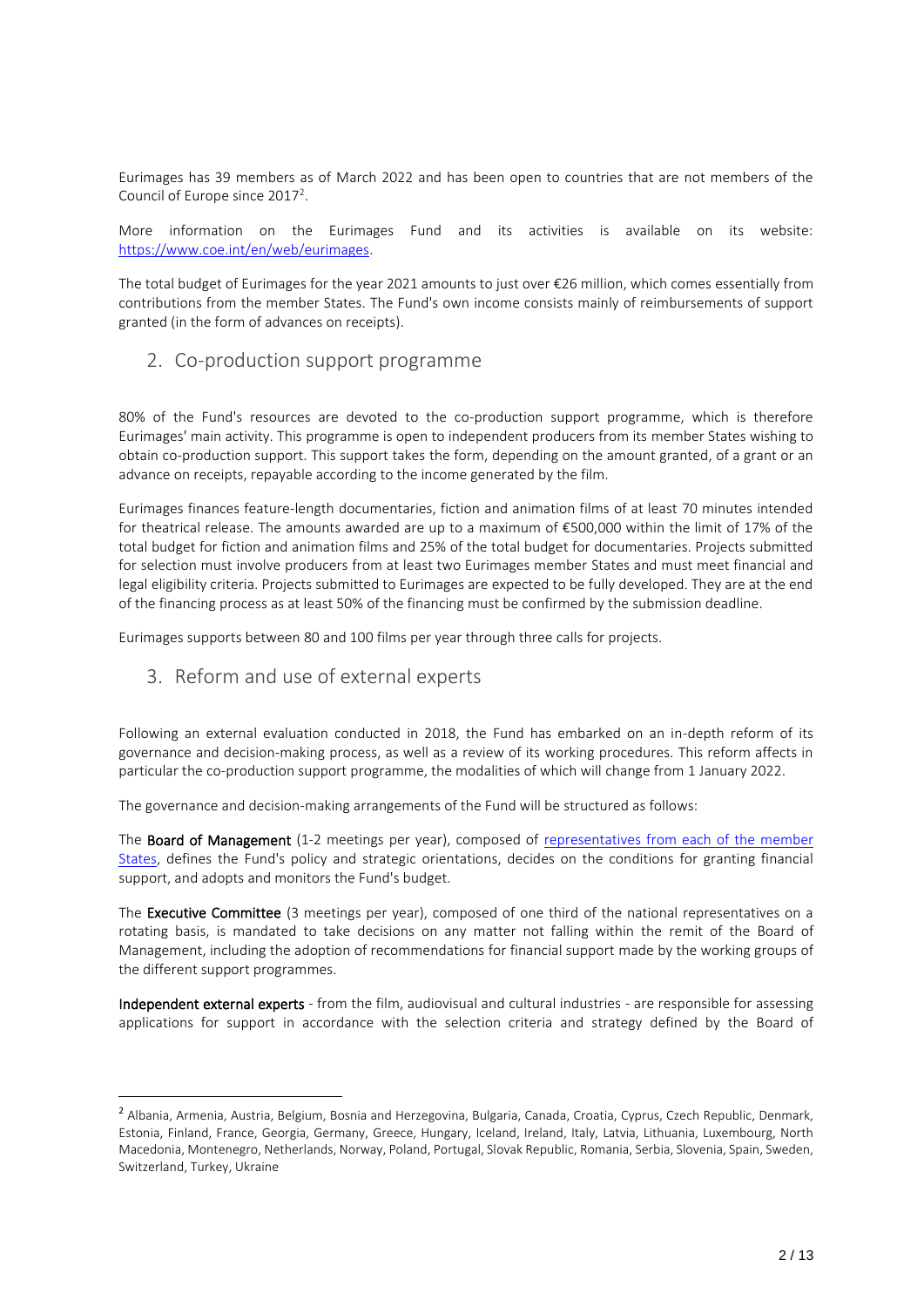Management. These experts will be involved in the co-production support programme but may be called upon for other programmes of the Fund<sup>3</sup>.

<span id="page-2-0"></span>4. The Eurimages Secretariat

The Eurimages Secretariat, based in Strasbourg, is composed of around twenty staff members, headed by an Executive Director and placed under the responsibility of the Secretary General of the Council of Europe. It is responsible for the administration of the Fund and for implementing the decisions of the Board of Management and the Executive Committee.

The Eurimages Secretariat examines applications for support and monitors support agreements. It prepares the meetings of the Board of Management and the Executive Committee and ensures their follow-up. It monitors the application of eligibility criteria relating to applications for support and examines and analyses these applications in close contact with the applicants. It also monitors the projects supported until the full amount of financial support has been repaid in the case of support granted in the form of an advance on revenue.

Eurimages' activity is governed by different [statutory texts,](https://www.coe.int/en/web/eurimages/what-we-do-) all of which are available on the Fund's website:

- Resolution (88)15, as amended, establishing a European Support Fund for the Co-production and Distribution of Creative Cinematographic and Audiovisual Works: this text, voted by the Committee of Ministers, the Council of Europe's main governance body, is the statutory text of the Eurimages Fund.
- Rules of procedure of the Board of Management and the Executive Committee in force as of 1 January 2022: these two rules or procedures voted for by the Eurimages Board of Management specify the operating procedures of the Fund.
- Regulations for the co-production support programme: these regulations, voted for by the Eurimages Board of Management, detail the terms and conditions for the allocation of financial support for coproductions. The regulations of the other programmes, also established by the Board of Management, are available online in the corresponding sections.

# <span id="page-2-1"></span>5. Working languages

The two official languages of Eurimages and the Council of Europe are English and French.

However, for practical reasons and in order to avoid high translation costs for the producers, the documents relating to the submitted projects are available in English with a systematic French translation only for the synopsis and the director's and producer's notes. The selected external experts must have sufficient written English comprehension skills.

The individual project evaluation will be carried out in English or French, with a general written commentary on the project of only a few lines.

Finally, simultaneous interpretation in French and English will be provided at project evaluation meetings, whether they are held online or in person.

<sup>&</sup>lt;sup>3</sup> Guidelines for external experts specific to other Fund programmes will be issued as necessary.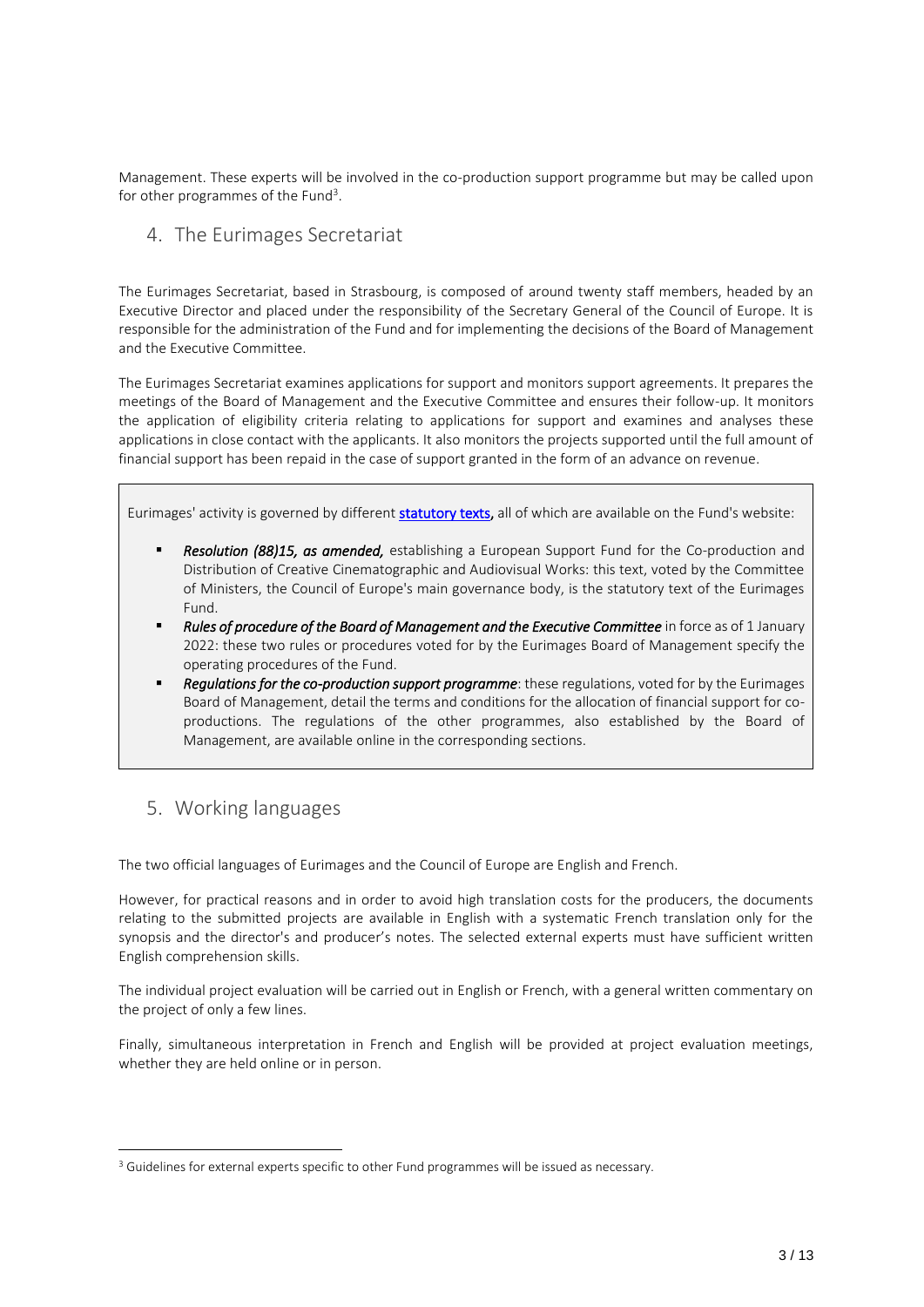# <span id="page-3-0"></span>6. Recruitment and selection process

The selection of independent experts is made through a call for expressions of interest published on the [Eurimages website](https://www.coe.int/en/web/eurimages/experts) by means of an application form. This call will remain permanently open, allowing the submission of applications at any time.

Applicants are advised to complete the application form carefully as most of the elements will be used in the selection process and not all of them can be changed once the application is submitted.

#### Profile of eligible candidates

The Secretariat will examine the applications received via the online form and will draw up a list of experts meeting the following criteria:

#### Eligibility criteria for applicants:

- at least three years proven experience in their field of activity: scriptwriting/directing, distribution/sales, production, performing, picture editing, cinematography, festival programming or other relevant creative activities in the audiovisual sector (department heads: composition, storyboarding, production design, art direction, sound);
- a high level of English reading skills (French is a plus but not required);
- Oral proficiency in English or French at least level B2 [\(CEFR\)](https://www.coe.int/fr/web/common-european-framework-reference-languages/table-1-cefr-3.3-common-reference-levels-global-scale);
- a good knowledge of international film industry practices and, in particular, of international film coproduction;
- Availability in principle during the foreseen project evaluation periods (February/March, May/June and October/November)<sup>4</sup>.

### Candidates must be nationals of an Eurimages member State<sup>5</sup> or have their permanent residence in a Council of Europe member State<sup>6</sup> or Eurimages member State.

Compliance with the selection criteria is assessed by the Secretariat on the basis of the candidates' curriculum vitae and the declarations made in the online form.

If necessary, the Secretariat may carry out additional research to verify the accuracy of the declarations made. National representatives who are members of the Board of Management may also be contacted for this purpose.

Applicants whose profile has been considered ineligible may reapply at a later stage if they meet the eligibility criteria.

 $^4$  These periods are indicated in the application form as an indication and on the Eurimages website when they are finalised.

<sup>5</sup> Eurimages member States are: Albania, Armenia, Austria, Belgium, Bosnia and Herzegovina, Bulgaria, Canada, Croatia, Cyprus, Czech Republic, Denmark, Estonia, Finland, France, Georgia, Germany, Greece, Hungary, Iceland, Ireland, Italy, Latvia, Lithuania, Luxembourg, North Macedonia, Montenegro, Netherlands, Norway, Poland, Portugal, Slovak Republic, Romania, Serbia, Slovenia, Spain, Sweden, Switzerland, Turkey, Ukraine.

<sup>6</sup> Council of Europe member States are: Albania, Andorra, Armenia, Austria, Azerbaijan, Belgium, Bosnia and Herzegovina, Bulgaria, Croatia, Cyprus, Czech Republic, Denmark, Estonia, Finland, France, Georgia, Germany, Greece, Hungary, Iceland, Ireland, Italy, Latvia, Liechtenstein, Lithuania, Luxembourg, Malta, Monaco, Montenegro, Netherlands, North Macedonia, Norway, Poland, Portugal, Republic of Moldova, Romania, San Marino, Serbia, Slovak Republic, Slovenia, Spain, Sweden, Switzerland, Turkey, Ukraine, United Kingdom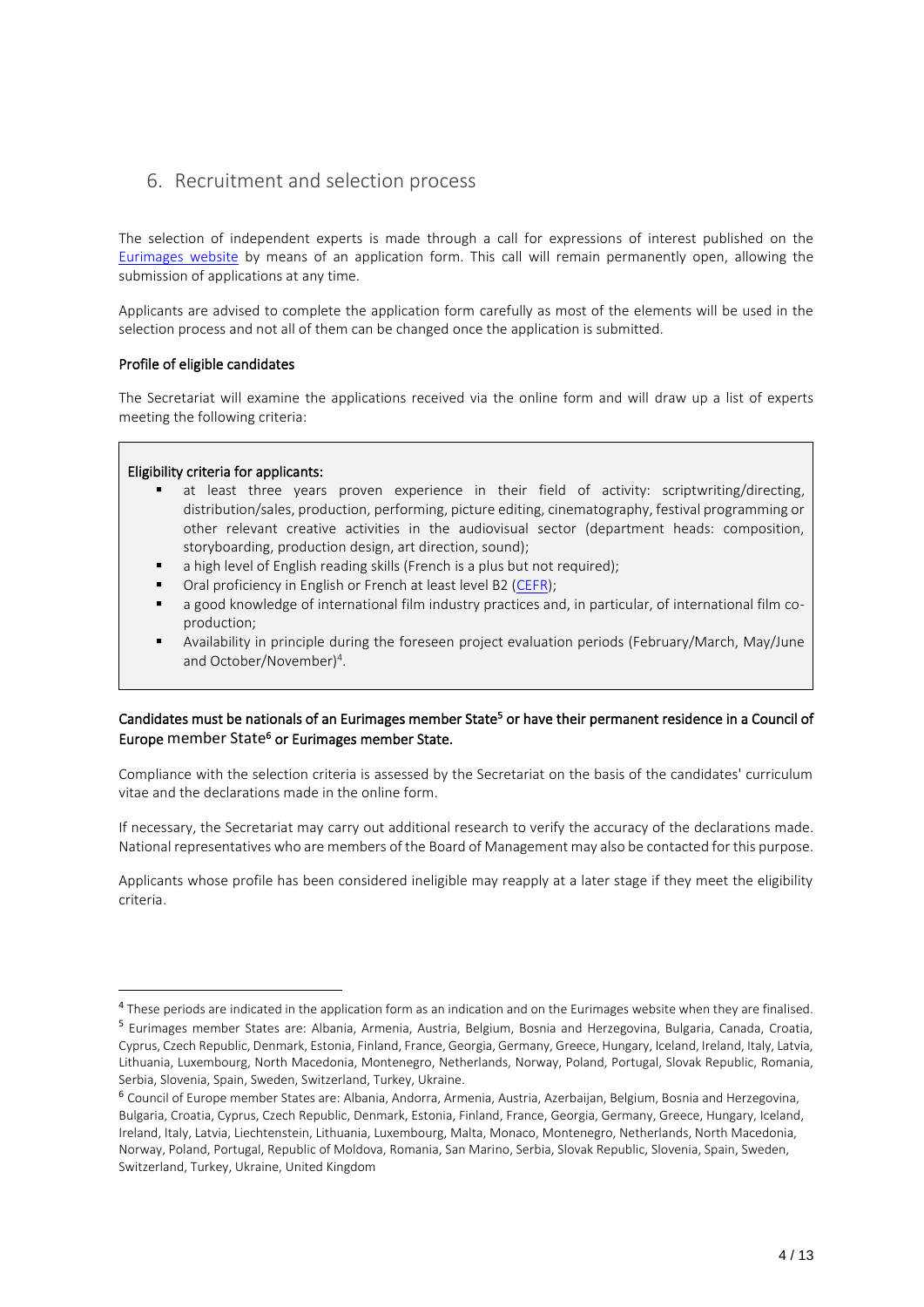#### Establishment of the pool of experts and signature of the framework contract

The list of eligible experts, drawn up by chronological order of receipt of application, is submitted to the Board of Management for approval at regular intervals.

Eligible experts whose applications have been approved by the Board of Management are informed by the Secretariat of their inclusion in the list and are invited to sign a framework contract. Their application will require renewal at the expiry of this framework contract.

The experts in the pool approved by the Board of Management may be asked to participate in the preparation of recommendations for support under the Fund's other programmes.

#### Selection for a session

Prior to each session, experts are appointed to participate in the Co-production Working Groups in sufficient numbers to ensure the evaluation of the projects submitted.

Each Co-production Working Group will be composed of five experts:

- three experts specialised in scriptwriting/directing, distribution/sales and production, respectively;
- two other experts with preferably creative profiles: performing, picture editing, cinematography, festival programming, other relevant creative activities in the audiovisual sector (heads of department: composition, storyboarding, production design, art direction, sound)

#### Selection criteria in the Co-production Working Groups

Experts are assigned, via an automated selection system, to a Co-production Working Group on the basis of the following criteria, listed in order of priority

- availability for the evaluation period and for the meeting of the co-production working groups of the given session ;
- expertise: the competencies set out above must be represented;
- Gender balance: the five experts assigned to each group must be 2 men and 3 women or 2 women and 3 men;
- geographical diversity: each group has one representative from each geographical group as defined in Annex I of the Rules of Procedure of the Eurimages Executive Committee (§13 to 16);
- language skills: at least one French speaker should be assigned to each Working Group;
- age balance: experts should, as far as possible, have a diverse age profile;
- rotation: as far as possible, the same expert should not participate in successive sessions.

If no expert matching all these criteria can be identified for a given working group, a new search is performed applying only some of the selection criteria.

Immediately after the deadline for applications for co-production support, the Eurimages Secretariat will contact a pre-selection of experts who should promptly indicate their availability to participate in the co-production working groups.

Once the list of projects to be examined has been finalised, approximately three weeks after the deadline for submission of applications for support, the Secretariat will contact as many of the pre-selected experts as necessary. Experts will be asked to confirm their final availability promptly and, after receiving the list of projects to be evaluated, to inform the Secretariat of any conflict of interest as soon as possible. If an expert declares a conflict of interest, the Secretariat will replace him/her by another expert.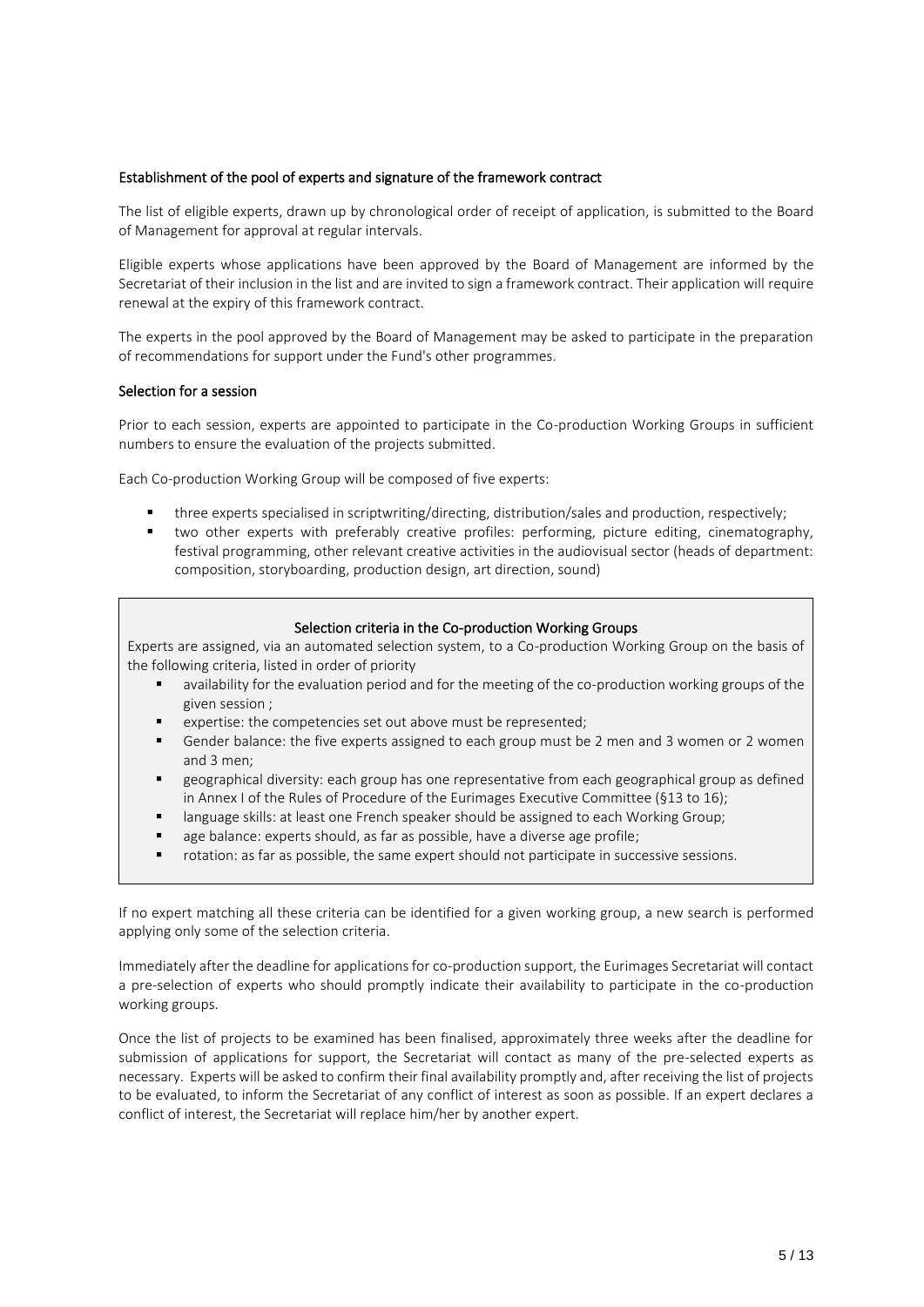Experts who are confirmed to participate are then sent an invitation and order letter specifying the terms of their work. Shortlisted experts who do not participate in the session are returned to the pool and are available for the next session as a matter of priority.

If the pre-selected or selected experts fail to respond within a reasonable period of time regarding their availability or potential conflict of interest, the Secretariat may replace them.

#### Publication

The list of external experts (full names) used by Eurimages is published annually on the Fund's website. However, there is no mention of the programme or the particular session for which their expertise was sought.



# <span id="page-5-0"></span>7. Work of the experts

External experts are selected primarily on the basis of their professional competence and experience. The recommendations for support made by the experts must therefore meet the highest possible professional standards, based on a fair, impartial and consistent assessment of the projects.

#### *Selection criteria and strategic orientations of the Fund*

The assessment of projects by external experts will be based on the selection criteria defined by the Board of Management in the light of the Fund's strategic orientations, drawing on their professional expertise.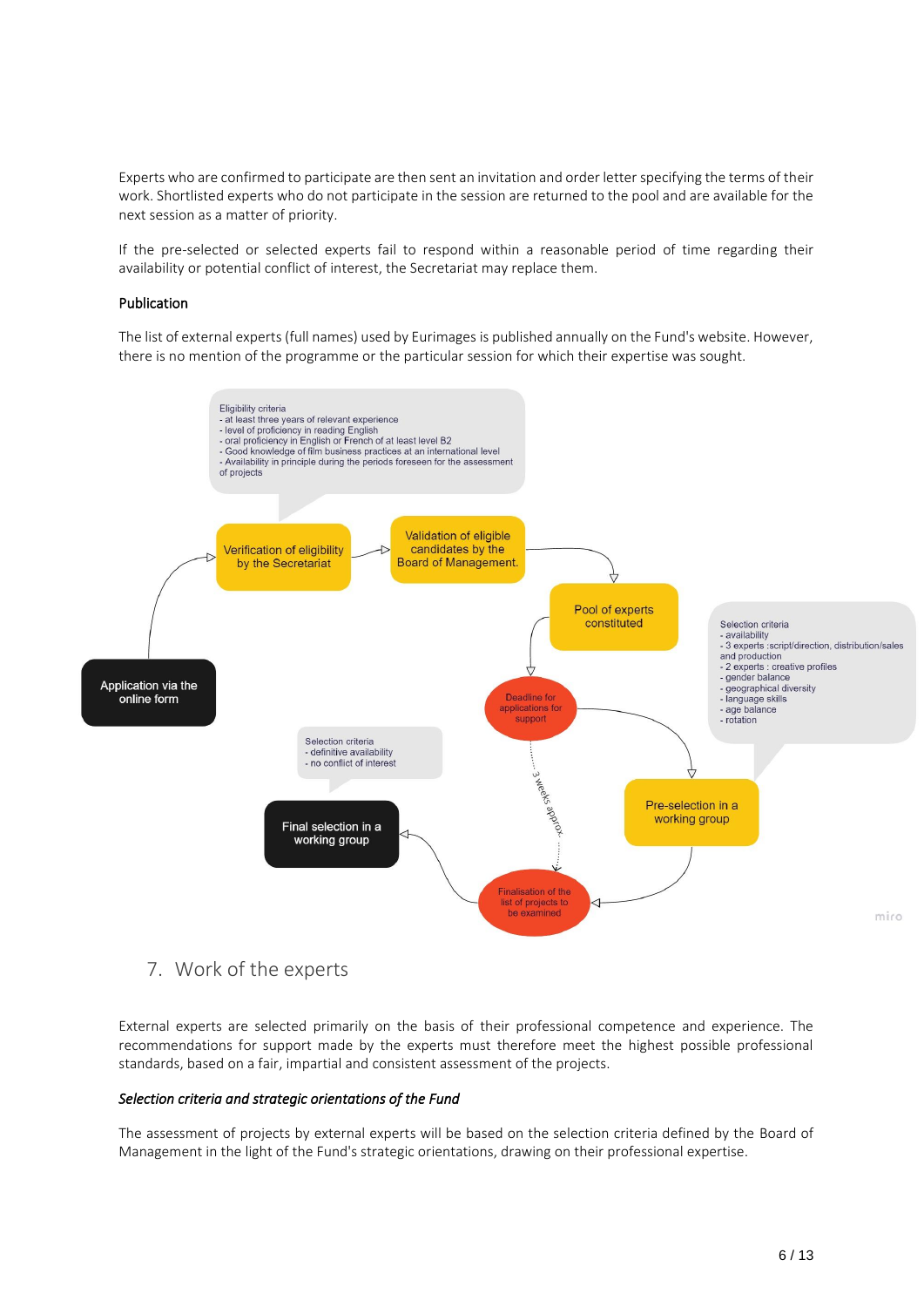If necessary, the experts may also be reminded of the priorities, constraints and regulations of the Fund and the support programmes during their assessment of the projects.

A document describing the Fund's strategy is available on its website.

Other elements can guide experts in preparing recommendations for example the [Eurimages diversity and](https://www.coe.int/fr/web/eurimages/gender-equality)  [gender equality policy o](https://www.coe.int/fr/web/eurimages/gender-equality)r the [Council of Europe Recommendation on equality between women and men in the](https://search.coe.int/cm/Pages/result_details.aspx?ObjectId=0900001680750a54)  [audiovisual sector.](https://search.coe.int/cm/Pages/result_details.aspx?ObjectId=0900001680750a54)

#### *Availability of project material*

The list of projects and the corresponding materials are made available to experts via an online platform (see §10).

As an indication, the documentation provided per co-production project via the online platform may include the following elements:

- Legal and financial analysis of the project by the Secretariat
- Script and synopsis of the film
- Director's note of intent
- Producer's note of intent
- Financing plan
- Summary and detailed budget
- CV of the director(s)
- CV of the scriptwriter(s)
- CV of the composer(s)
- CVs of the cast members (leading roles, supporting roles, third roles, etc.)
- CVs of team members (director of photography, sound engineer, mixer, editor, costume designer, set designer, sound recordist, make-up artist, etc.)
- Storyboard (for animation films)
- **·** Film treatment (optional)
- Description of the characters (optional)
- Visual material related to the project (optional)

Depending on the number of projects received for each call for proposals, the final list of projects to be assessed is made available is on average three weeks after the deadline for applications for support.

#### *Assessment of projects*

In the framework of the co-production support programme, external experts will be engaged three times a year, following the three application deadlines. They will form, according to the number of film projects received and eligible, working groups of 5 people selected according to the criteria established by the Board of Management.

Each working group will assess a share of the projects received in order to spread the workload. Each working group will be responsible for assessing a maximum of 20 projects and making recommendations for support according to the budget allocated to their group.

#### Individual assessments

In a first step, the experts will carry out an individual assessment of the co-production projects allocated to their group, on the basis of criteria established by the Board of Management and documentation provided by the Secretariat. This work will be done remotely over a period of approximately 5 weeks and will result in a short written assessment and a preliminary individual ranking.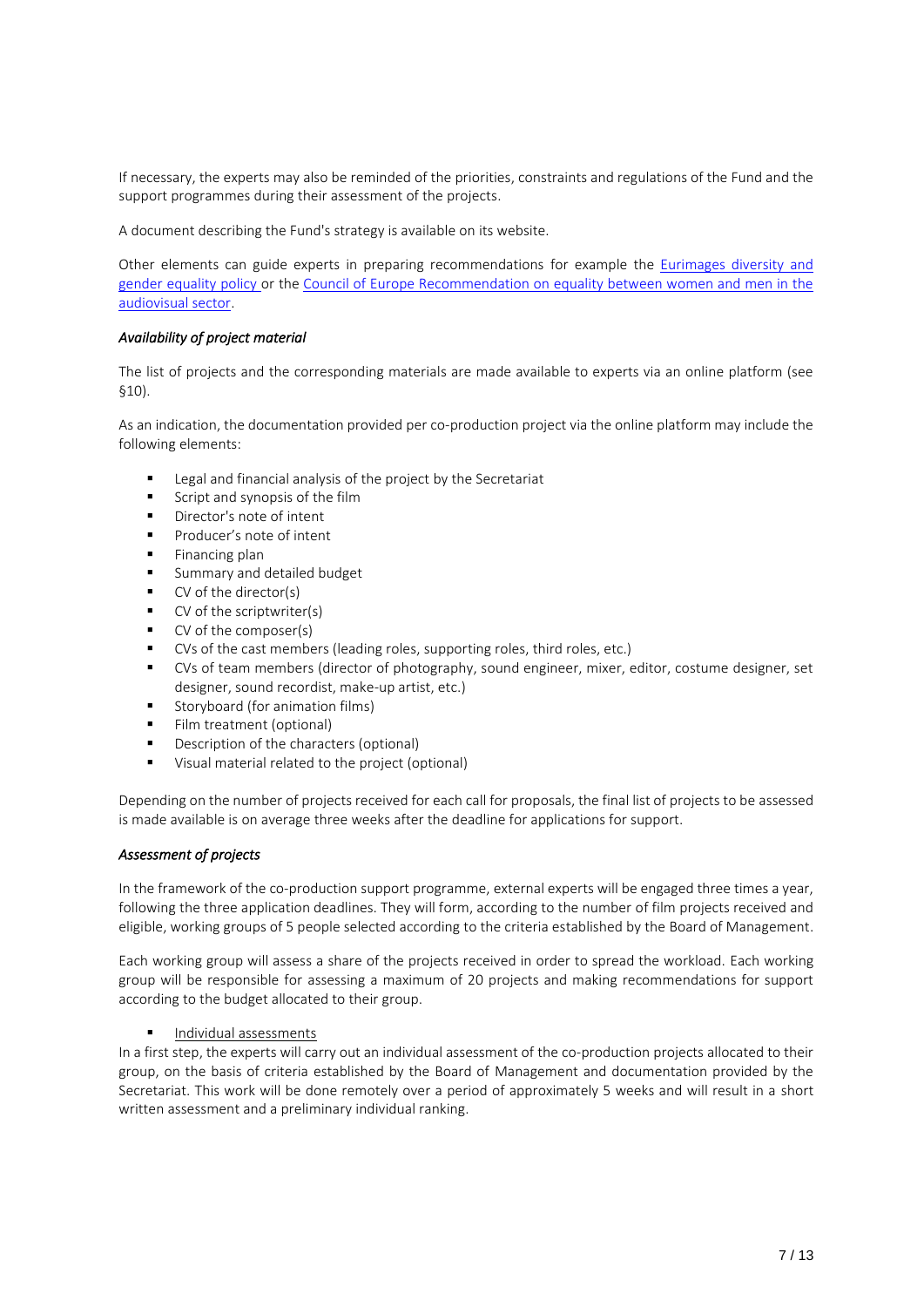The selection criteria used for the evaluation of projects are as follows:

- $\checkmark$  quality and originality of the script;
- $\checkmark$  vision and style of the director;
- $\checkmark$  contribution of the creative team and level of artistic and technical cooperation;
- ✓ consistency and confirmed level of financing;
- $\checkmark$  circulation potential (festivals, distribution, audience);<br> $\checkmark$  adherence to the values and aims of the Council of Fur
- adherence to the values and aims of the Council of Europe.

For each selection criterion, the experts assess the level of the project using the following scale: *Very weak / Poor / Acceptable / Good / Very good / Excellent*.

In addition to the assessment based on the selection criteria, the experts make an overall assessment of each project, using the same scale, which is then completed by a short commentary, in English or French. This commentary of a few sentences highlights the strengths and weaknesses of a project in relation to the selection criteria and provides an overall written assessment.

Finally, each expert draws up a ranking of the projects submitted to him/her on the basis of his/her individual assessments (preliminary individual project ranking).

#### Provisional overall assessments:

The Secretariat will receive and process the experts' individual assessments in order to provide the following elements for each group at the opening of the working group meetings:

- $\checkmark$  the preliminary overall ranking of the projects in the group (aggregated preliminary individual rankings);
- $\checkmark$  the rank frequency given to a project by each expert in the group;
- ✓ preliminary individual project rankings;
- ✓ the available budget;
- $\checkmark$  the amount of support requested for each project.

These elements are not circulated beyond the members of the working group concerned, nor before the opening of the meeting.

#### Working group meeting

A one-day meeting will then be organised for each working group during which the 5 experts, on the basis of the preliminary overall ranking, will draw up recommendations for financial support. These recommendations will take the form of a final ranking of the projects in relation to the budget allocated to the working group in question. There is no fixed methodology for discussion of the projects.

The 5 experts are the only participants in the working group contributing to the support recommendations and are must provide these recommendations for the end of the meeting.

For the time being, the co-production working group meetings will be organised remotely by video conference with the possibility of simultaneous French/English interpretation. In the future, in-person meetings may be organised at the Council of Europe premises in Strasbourg or Paris.

In the case of remote meetings, the participating experts will need to have a good internet connection to allow for quality video conferencing.

In addition to the 5 experts, the working group meeting is attended by a Chair<sup>7</sup>, at least one member of the Secretariat and an Observer from the Executive Committee, but none of these participants has the right to contribute to the support recommendations.

<sup>&</sup>lt;sup>7</sup> The Chair of a Working Group is, in order of priority, the President of the Fund, the Executive Director or his/her deputy, the Head of Programme , or any other member of the Secretariat duly authorised by the President of the Fund.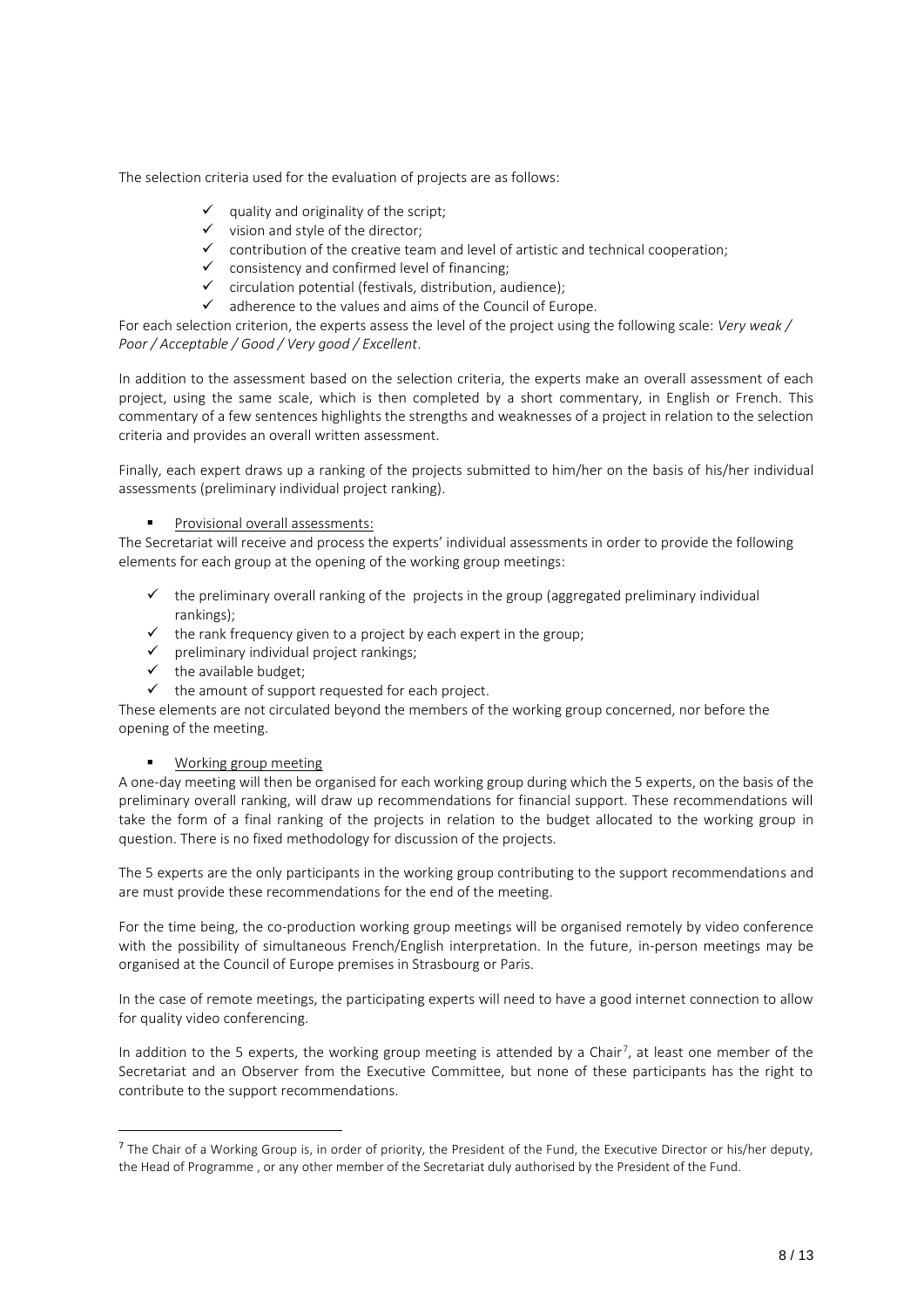The Chair of the group introduces the Fund and its policy and may actively intervene in the debate to:

- ensure that all selection criteria are taken into consideration in accordance with the Fund's policy, strategy and objectives;
- $\checkmark$  ensure that all experts share the same understanding and knowledge of the Fund's policy, strategy and objectives;
- remind experts of their duties and obligations when necessary;
- ensure that discussions are conducted in a respectful and constructive manner.

The role of the Secretariat in the working groups is to:

- provide the experts, when necessary, with technical information on the project and its stakeholders. This information is acquired by the project managers during the examination of the application (such as legal and financial information on the project and the track record of the stakeholders);
- $\checkmark$  remind the experts, when necessary, of the regulations of the support programme, the regulations and the rules of procedures applicable to the Fund.

The role of the Executive Committee Observer is to provide feedback to the Executive Committee and the Board of Management on the functioning of the working groups and to assess whether their work and recommendations are in line with the policy, strategy and objectives of the Fund as set out by the Board of Management. He/she does not intervene in the group's discussions.

#### Recommendations for support

The recommendations of all the working groups will then be examined and validated by the Executive Committee before being communicated to the producers.

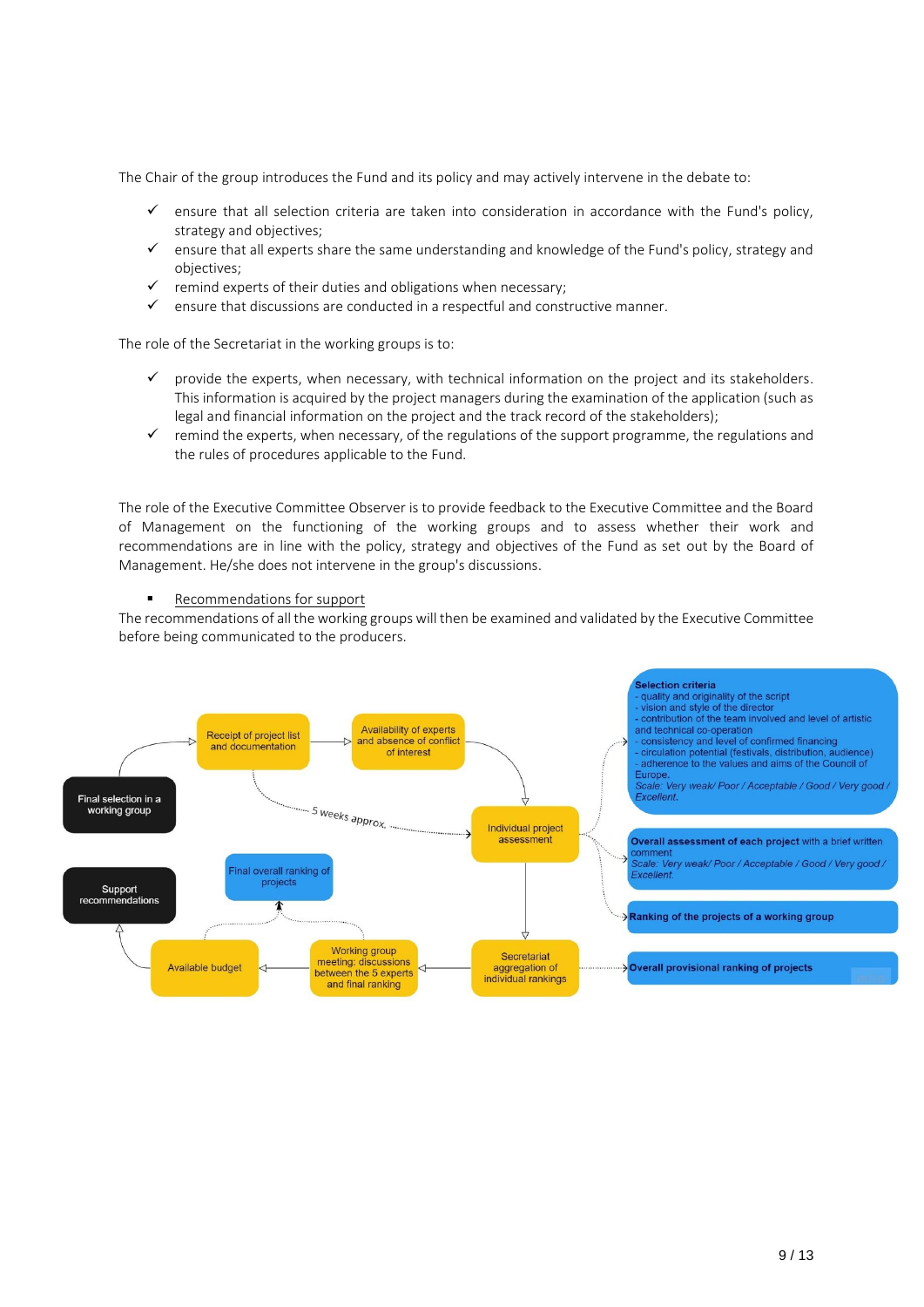# <span id="page-9-0"></span>8. Obligations of the experts

A number of obligations result from the signature by an expert of a framework contract with Eurimages, in particular the following:

#### *Confidentiality*

The external experts selected by Eurimages undertake to treat as strictly confidential the information and material relating to the projects provided to them, both during and after the execution of their work. All information contained therein must be considered sensitive. Beyond considerations of intellectual property and data confidentiality, experts should bear in mind that, in specific cases, the quality of life, freedom and even the life of an artist may sometimes be threatened because of his or her project.

Confidentiality is also a crucial element of the project assessment process in order to maintain the independence of the recommendations for support. It is therefore imperative that film professionals do not know the identity of the experts assessing an application for support.

#### *Conflicts of interest*

Experts shall inform the Secretariat as soon as possible of any conflict of interest they may have which is likely to affect the impartial and objective performance of their duties. In particular, they must inform the Secretariat if they have participated, are participating or intend to participate, directly or indirectly, in any of the projects submitted to them.

The following shall be deemed to constitute financial or personal interests giving rise to conflicts of interest likely to impair the impartial and objective exercise of the expert's functions:

- current paid employment in a company or entity involved in one of the projects submitted to the expert concerned;
- the status of a partner or shareholder of a company or entity involved in one of the projects submitted to the expert concerned;
- family or equivalent ties to a person with a financial interest in a company or entity involved in one of the projects submitted to the expert concerned.

Experts are also free to declare any other factors which may, in their own judgement, constitute a financial or personal interest going beyond the above definition (e.g. unpaid activity, non-familial personal links or activity outside the audiovisual sector).

The careful examination by the experts selected in a working group of the list of projects submitted to them for assessment is therefore crucial in order to avoid any subsequent difficulties in case of conflict of interest and to ensure the full legitimacy of the recommendations for support.

#### *Use of the Eurimages name*

Eurimages' external experts are not representatives of the Fund and, as stipulated in the framework contract, may not use the name, flag or logo of Eurimages or the Council of Europe without prior authorisation.

Experts must refrain from making any reference to their collaboration with Eurimages, notably at public events, in the press, on the Internet or on social media (Facebook, Twitter, etc.), without prior agreement from the Fund's management.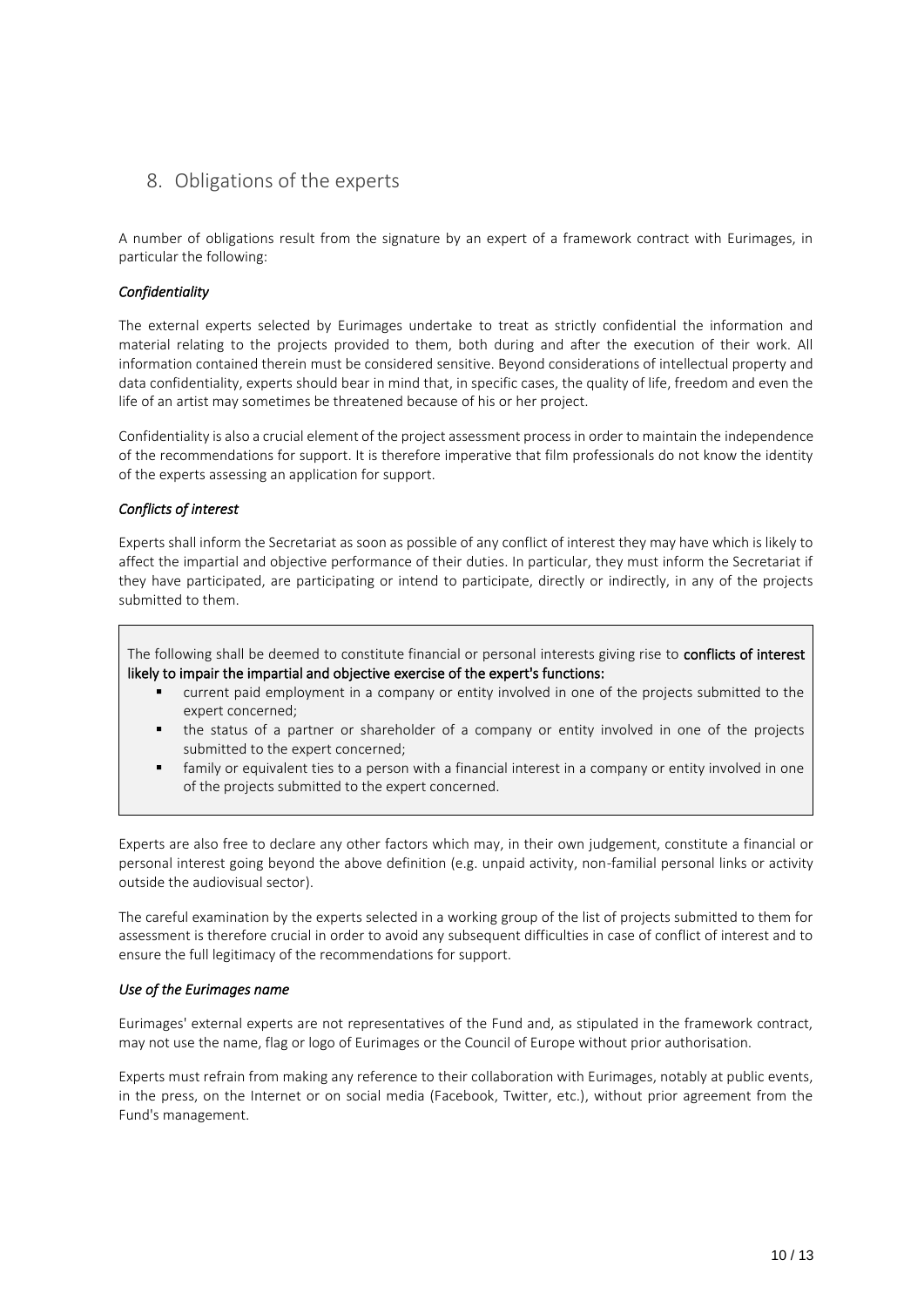# <span id="page-10-0"></span>9. Financial and administrative arrangements

Before and after the work of the experts is carried out, some administrative steps must be completed.

#### *Framework contract*

When an eligible expert is approved by the Board of Management, he/she is included in the list of independent experts. However, this does not mean that the Fund commits itself to submitting projects to them for evaluation. The actual selection in a working group is made by an automated system according to the criteria defined by the Board of Management and based on the information provided by the external experts.

A framework contract is concluded with the experts included in this list. This document specifies the obligations and rights of the experts (code of conduct, confidentiality, conflicts of interest, etc.) and the general conditions of their mission. It is concluded for a maximum period of three years, i.e. until 31 December 2024.

Experts in the pool may reapply after their framework contract has expired.

#### *Fees*

The experts' fees depend on the number of projects to be assessed: currently they amount to €1,000 for between one and ten projects, plus €100 for each additional project. The fee is paid in full at the end of the working group meeting, after the experts have signed a certificate of attendance<sup>8</sup>.

If an expert who has made an individual assessment of the projects and submitted a preliminary ranking cannot participate in the working group meeting for any reason, the amount of his/her fee shall be reduced by 60%.

#### *Invitation and order letters*

Once the experts are assigned to the working groups, the Eurimages Secretariat prepares an invitation and order letter (per session and per expert) specifying the assessment period, the list of projects to be assessed and the date and venue of the working group meeting (remote or in-person).

This letter also specifies the financial aspects of the mission (fees, daily allowance, etc.).

#### *Travel and stay*

If a meeting is organised in-person, travel and subsistence expenses shall be paid by the Eurimages Secretariat on the basis of a fixed allowance defined by a scale adopted by the Committee of Ministers of the Council of Europe. The Secretariat shall be responsible for organising and paying for the experts' travel, or for reimbursing the amount of the expenses incurred for their travel on the basis of the most economical fare. Experts shall receive a daily allowance (per diem) covering accommodation and subsistence costs (including meals and local transport).

These elements will be specified in the invitation and order letters. The applicable Council of Europe regulations are available on the experts' page of the Eurimages website.

#### *VAT*

For experts invoicing their services from a company and not in their personal capacity, it is necessary to check whether the company is subject to VAT. As part of an international organisation, Eurimages does not have a VAT

<sup>&</sup>lt;sup>8</sup> If the meeting is held by videoconference, the attendance list is signed electronically.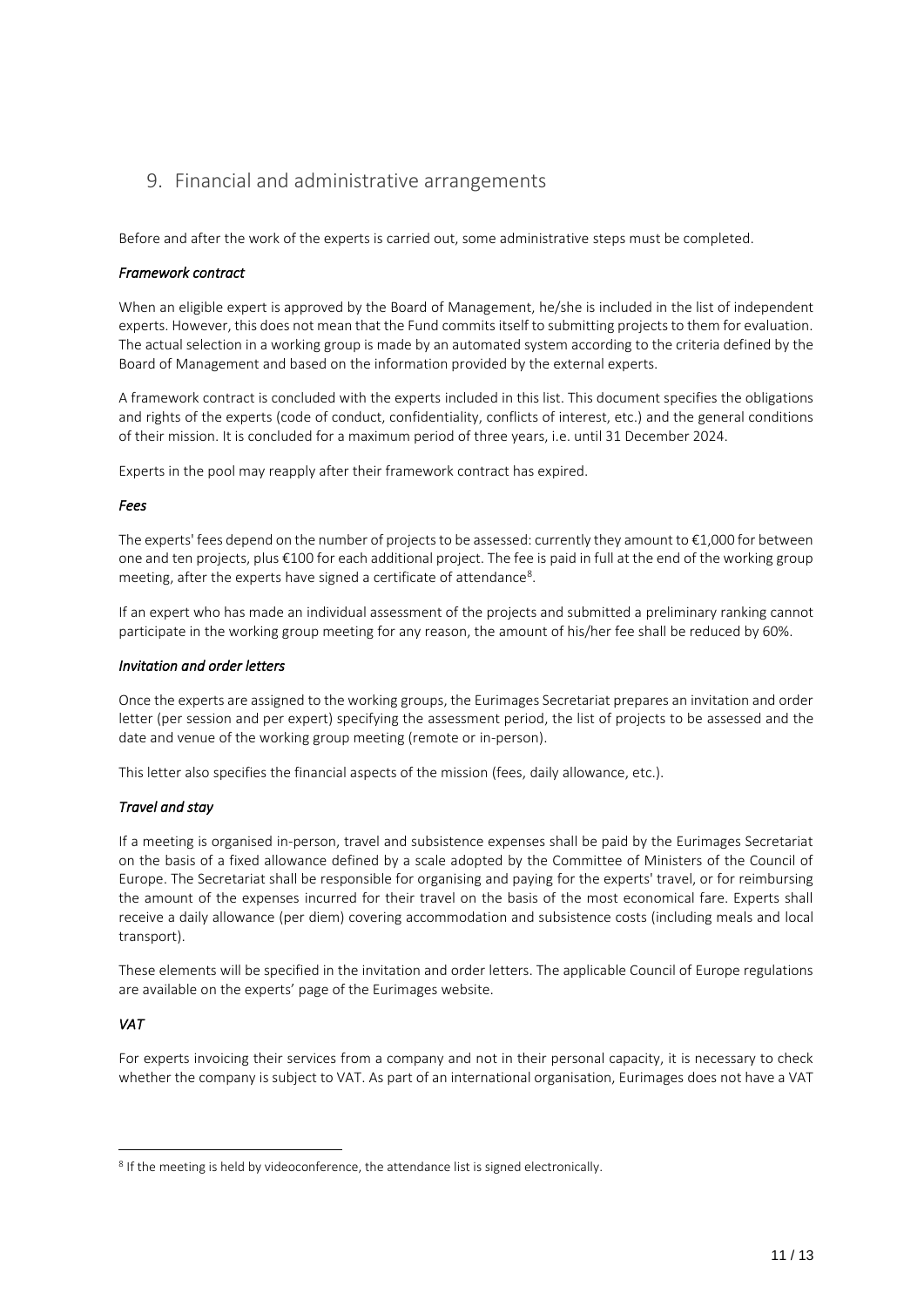number and has a specific status. However, payments can under certain conditions be exempt from VAT by following a specific procedure.

For all companies subject to VAT, including those established in the European Union with the exception of France, the Secretariat must request a tax exemption certificate for each session from the French tax authorities when signing the invitation and order letter. As a first step, a pro-forma invoice must be provided before the start of the work (a pro-forma invoice template will be provided by Eurimages). This pro-forma invoice is then used solely for French tax purposes (and not for payment) in order to establish the tax exemption certificate that Eurimages will send to the expert concerned.

After completion of the work, an invoice without VAT can be issued provided that the tax exemption certificate has been received.

The absence of a copy of this tax exemption certificate attached to the invoice in the experts' accounts may create problems with their tax authorities.

Companies subject to VAT without an exemption certificate will be able to charge VAT.

#### *Invoice and payment*

Once the work of the experts has been completed, an invoice will be required to process the payment. This invoice will be provided electronically via the online platform. A template invoice may be provided but experts may use their own format as long as it contains the same information as the template.

The experts undertake to comply with all legal provisions in force and to fulfil their tax obligations. To this end:

- they shall submit to the Council of Europe Eurimages an invoice in accordance with the legislation in force;
- they will declare, for tax purposes, all fees paid to them by Eurimages in accordance with the provisions in force in their country of tax residence.

Payments are not processed directly by Eurimages but by the Council of Europe's Treasury, Payments and Accounting Department and normally take a maximum of 60 working days to process.

#### *Signature of contractual documents*

Eurimages uses an electronic signature system, a qualified electronic trust service provider in accordance with the European Union's eIDAS Regulation, which also complies with the regulations of many countries around the world. This service is currently provided to Eurimages by the compan[y Signaturit.](https://www.signaturit.com/)

# <span id="page-11-0"></span>10. Online platform

The Eurimages Secretariat is currently developing an online platform that will allow candidate or selected experts to:

- submit an application and monitor its processing;
- enter information and submit or receive the documents necessary for the administrative and financial processing of their file;
- receive documents and information on the projects to be assessed;
- record their individual assessments of the projects submitted to them;
- **■** access the compilation of individual assessments and final support recommendations for the work group to which they are assigned.

#### This platform will be accessible from th[e experts page of the Eurimages website,](https://www.coe.int/en/web/eurimages/experts) where a user guide will also be made available.